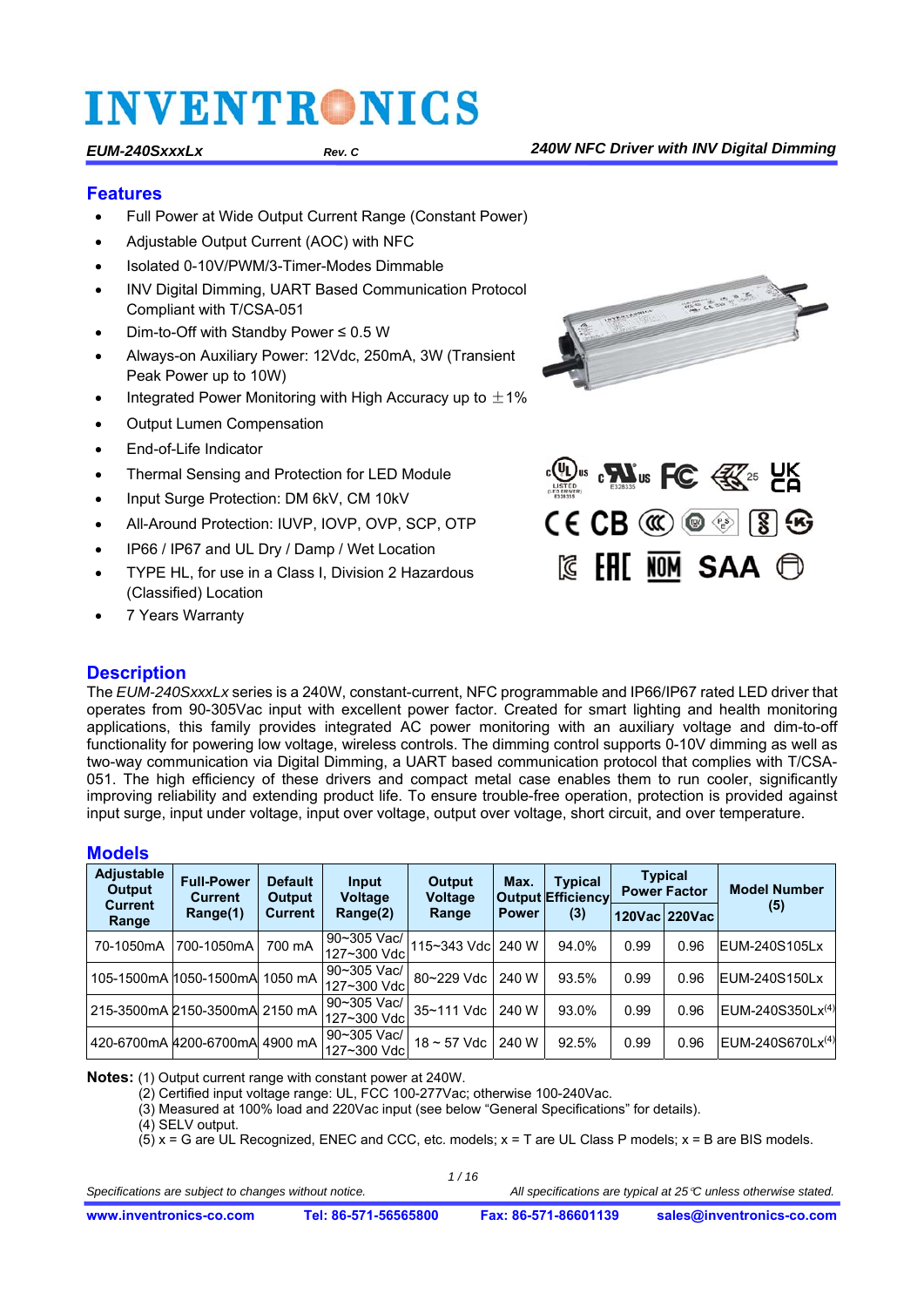### *EUM-240SxxxLx Rev. C 240W NFC Driver with INV Digital Dimming*



#### **I-V Operation Area**

### **Input Specifications**

| <b>Parameter</b>        | Min.    | Typ. | Max.              | <b>Notes</b>                                                                                                          |  |  |
|-------------------------|---------|------|-------------------|-----------------------------------------------------------------------------------------------------------------------|--|--|
| Input AC Voltage        | 90 Vac  |      | 305 Vac           |                                                                                                                       |  |  |
| Input DC Voltage        | 127 Vdc |      | 300 Vdc           |                                                                                                                       |  |  |
| Input Frequency         | 47 Hz   |      | 63 Hz             |                                                                                                                       |  |  |
|                         |         |      | 0.75 MIU          | UL8750; 277Vac/60Hz                                                                                                   |  |  |
| Leakage Current         |         |      | $0.70 \text{ mA}$ | IEC60598-1; 240Vac/60Hz                                                                                               |  |  |
|                         |         |      | 2.54A             | Measured at 100% load and 120 Vac input.                                                                              |  |  |
| Input AC Current        |         |      | 1.34A             | Measured at 100% load and 220 Vac input.                                                                              |  |  |
| Inrush Current( $12$ t) |         |      | 4.39 $A^2s$       | At 220Vac input, 25°C cold start,<br>duration=1.74 ms, 10%lpk-10%lpk. See<br>Inrush Current Waveform for the details. |  |  |
| 2/16                    |         |      |                   |                                                                                                                       |  |  |

Specifications are subject to changes without notice. **All specifications are typical at 25**<sup> $c$ </sup> unless otherwise stated.

**www.inventronics-co.com Tel: 86-571-56565800 Fax: 86-571-86601139 sales@inventronics-co.com**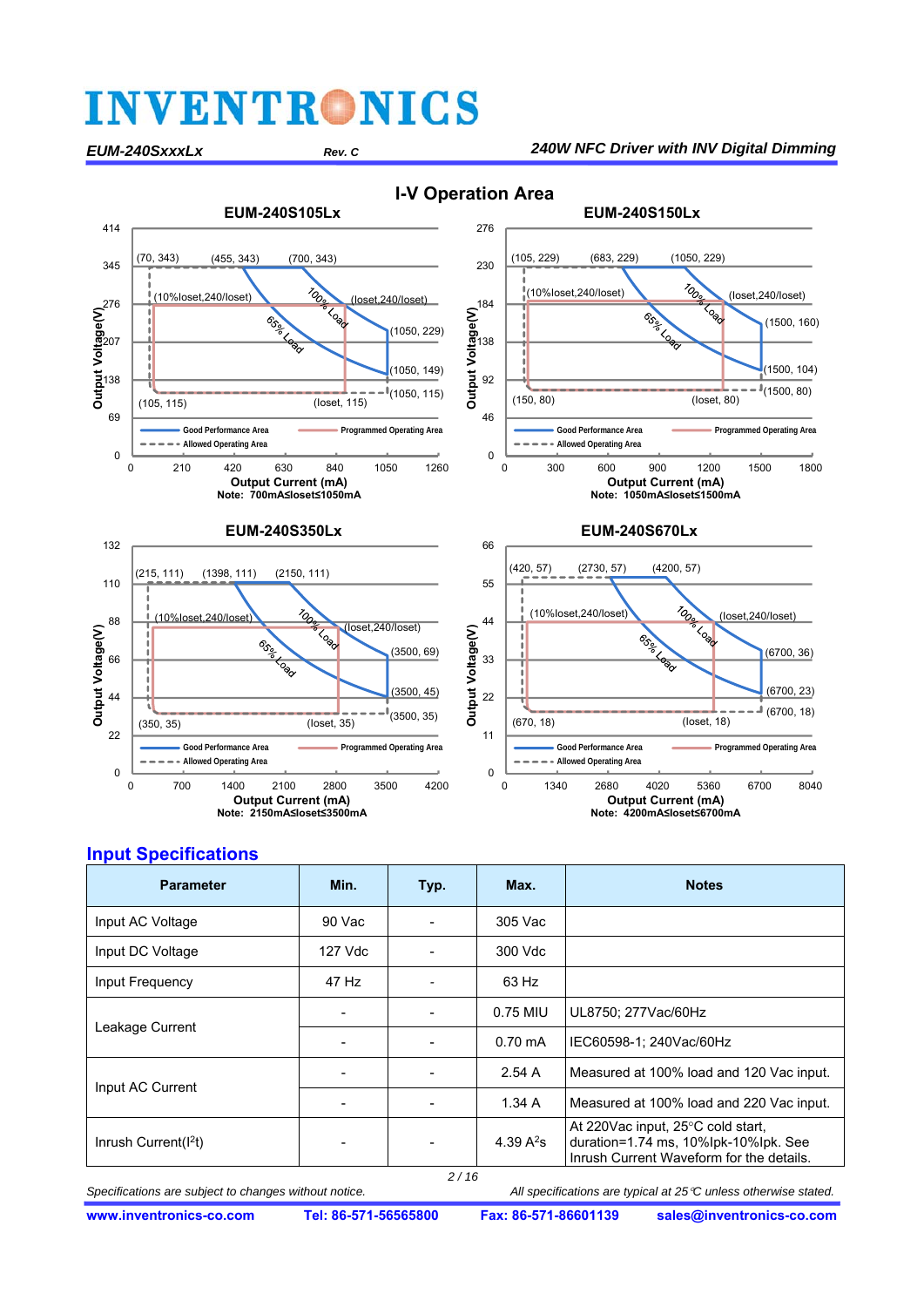### **Input Specifications (Continued)**

| <b>Parameter</b> | Min. | Typ.                         | Max.                     | <b>Notes</b>                                         |
|------------------|------|------------------------------|--------------------------|------------------------------------------------------|
| PF               | 0.9  | $\qquad \qquad \blacksquare$ | $\overline{\phantom{0}}$ | At 100-277 Vac, 50-60Hz, 65%-100%load                |
| THD              | -    | $\qquad \qquad \blacksquare$ | 20%                      | $(156-240W)$                                         |
| <b>THD</b>       | -    | $\qquad \qquad \blacksquare$ | 10%                      | At 220-240Vac, 50-60Hz, 75%-100%load<br>$(180-240W)$ |

## **Output Specifications**

| <b>Parameter</b>                                                                           | Min.                                | Typ.           | Max.                                     | <b>Notes</b>                                                                                                               |
|--------------------------------------------------------------------------------------------|-------------------------------------|----------------|------------------------------------------|----------------------------------------------------------------------------------------------------------------------------|
| <b>Output Current Tolerance</b>                                                            | -5%loset                            | $\blacksquare$ | 5%loset                                  | At 100% load condition                                                                                                     |
| <b>Output Current Setting(loset)</b><br>Range                                              |                                     |                |                                          |                                                                                                                            |
| EUM-240S105Lx<br>EUM-240S150Lx<br>EUM-240S350Lx<br>EUM-240S670Lx                           | 70 mA<br>105 mA<br>215 mA<br>420 mA |                | 1050 mA<br>1500 mA<br>3500 mA<br>6700 mA |                                                                                                                            |
| <b>Output Current Setting Range</b><br>with Constant Power<br>EUM-240S105Lx                | 700 mA                              |                | 1050 mA                                  |                                                                                                                            |
| EUM-240S150Lx<br>EUM-240S350Lx<br>EUM-240S670Lx                                            | 1050 mA<br>2150 mA<br>4200 mA       | $\blacksquare$ | 1500 mA<br>3500 mA<br>6700 mA            |                                                                                                                            |
| <b>Total Output Current Ripple</b><br>$(pk-pk)$                                            |                                     | 5%lomax        | 10%lomax                                 | At 100% load condition, 20 MHz BW                                                                                          |
| Output Current Ripple at<br>< 200 Hz (pk-pk)                                               |                                     | 2%lomax        |                                          | At 100% load condition. Only this<br>component of ripple is associated with<br>visible flicker.                            |
| <b>Startup Overshoot Current</b>                                                           |                                     |                | 10%lomax                                 | At 100% load condition                                                                                                     |
| No Load Output Voltage<br>EUM-240S105Lx<br>EUM-240S150Lx<br>EUM-240S350Lx<br>EUM-240S670Lx | $\blacksquare$                      | $\blacksquare$ | 400 V<br>290 V<br>120 V<br>75 V          |                                                                                                                            |
| Line Regulation                                                                            |                                     |                | ±0.5%                                    | Measured at 100% load                                                                                                      |
| Load Regulation                                                                            |                                     |                | ±3.0%                                    |                                                                                                                            |
| Turn-on Delay Time                                                                         | $\blacksquare$                      |                | 0.5s                                     | Measured at 120-277Vac input, 65%-100%<br>Load                                                                             |
| Temperature Coefficient of loset                                                           | L,                                  | $0.03\%$ /°C   | $\blacksquare$                           | Case temperature = $0^{\circ}$ C~Tc max                                                                                    |
| 12V Auxiliary Output Voltage                                                               | 10.8 V                              | 12V            | 13.2 V                                   |                                                                                                                            |
| 12V Auxiliary Output Source<br>Current                                                     | 0 <sub>m</sub> A                    | L.             | 250 mA                                   | Return terminal is "Dim-"                                                                                                  |
| 12V Auxiliary Output Transient<br>Peak Current@ 6W                                         |                                     |                | 500 mA                                   | 500mA peak for a maximum duration of 2.2<br>ms in a 6.0ms period during which time the<br>average should not exceed 250mA. |
| 12V Auxiliary Output Transient<br>Peak Current@10W                                         |                                     |                | 850 mA                                   | 850mA peak for a maximum duration of 1.3<br>ms in a 5.2ms period during which time the<br>average should not exceed 250mA. |

*3 / 16*

*Specifications are subject to changes without notice. All specifications are typical at 25C unless otherwise stated.*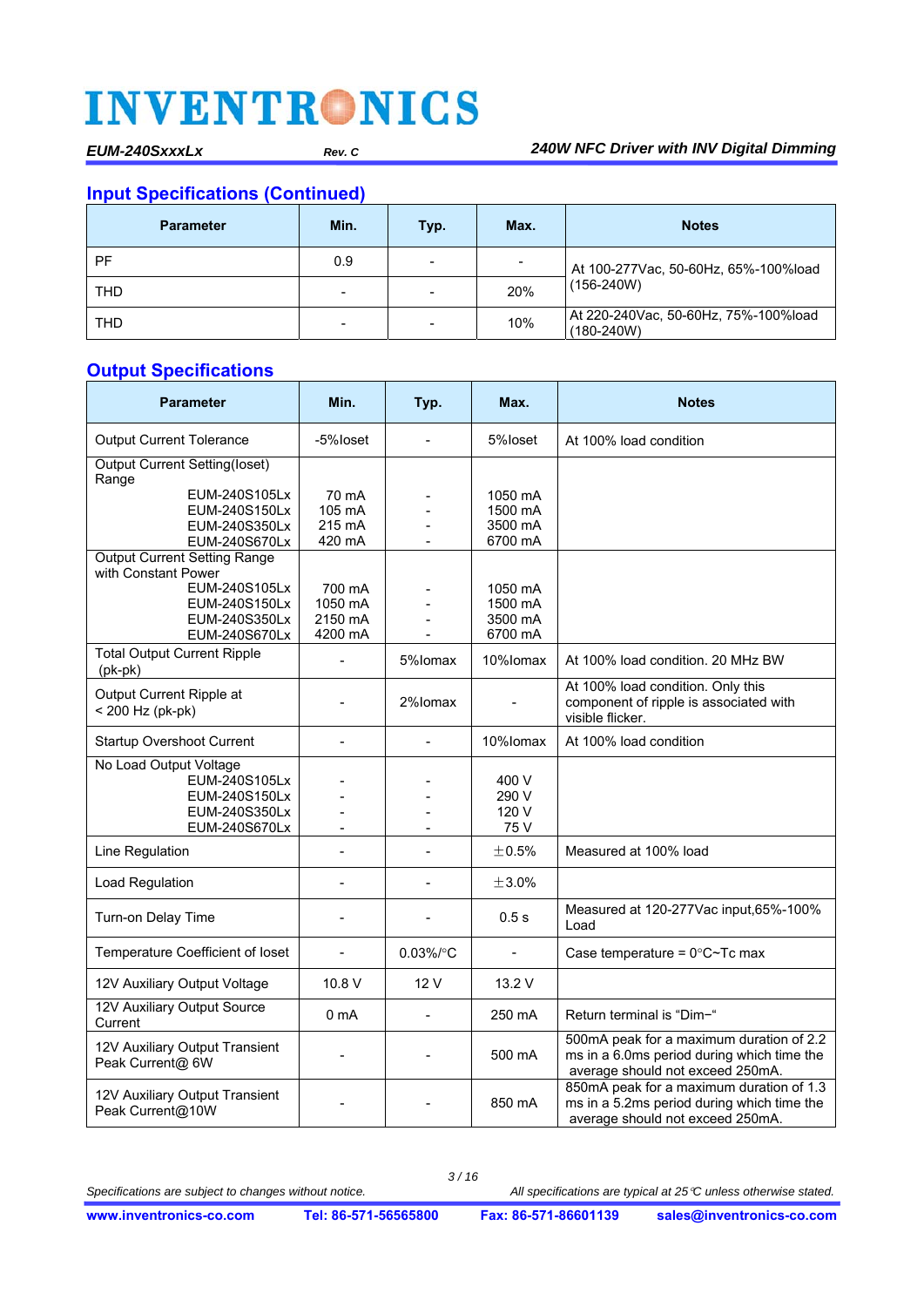### **General Specifications**

| <b>Parameter</b>                                       |                             | Min.            | Typ.                     | Max.            | <b>Notes</b>                                                                                                 |
|--------------------------------------------------------|-----------------------------|-----------------|--------------------------|-----------------|--------------------------------------------------------------------------------------------------------------|
| Efficiency at 120 Vac input:                           |                             |                 |                          |                 |                                                                                                              |
| EUM-240S105Lx                                          | $lo = 700$ mA               | 89.0%           | 91.0%                    |                 |                                                                                                              |
|                                                        | lo=1050 mA                  | 89.0%           | 91.0%                    |                 |                                                                                                              |
| EUM-240S150Lx                                          |                             |                 |                          |                 | Measured at 100% load and steady-state                                                                       |
|                                                        | $lo=1050$ mA                | 88.5%           | 90.5%<br>90.5%           |                 | temperature in 25°C ambient;                                                                                 |
| EUM-240S350Lx                                          | lo=1500 mA                  | 88.5%           |                          |                 | (Efficiency will be about 2.0% lower if                                                                      |
|                                                        | $lo=2150$ mA                | 88.0%           | 90.0%                    |                 | measured immediately after startup.)                                                                         |
|                                                        | lo=3500 mA                  | 87.5%           | 89.5%                    |                 |                                                                                                              |
| EUM-240S670Lx                                          | $lo=4200$ mA                | 87.5%           | 89.5%                    |                 |                                                                                                              |
|                                                        | lo=6700 mA                  | 86.5%           | 88.5%                    |                 |                                                                                                              |
| Efficiency at 220 Vac input:                           |                             |                 |                          |                 |                                                                                                              |
| EUM-240S105Lx                                          |                             |                 | 94.0%                    |                 |                                                                                                              |
|                                                        | $lo = 700$ mA<br>lo=1050 mA | 92.0%<br>92.0%  | 94.0%                    |                 |                                                                                                              |
| EUM-240S150Lx                                          |                             |                 |                          |                 | Measured at 100% load and steady-state                                                                       |
|                                                        | $lo=1050$ mA                | 91.5%           | 93.5%                    |                 | temperature in 25°C ambient;                                                                                 |
| EUM-240S350Lx                                          | lo=1500 mA                  | 91.0%           | 93.0%                    |                 | (Efficiency will be about 2.0% lower if                                                                      |
|                                                        | $lo=2150$ mA                | 91.0%           | 93.0%                    |                 | measured immediately after startup.)                                                                         |
|                                                        | lo=3500 mA                  | 90.5%           | 92.5%                    |                 |                                                                                                              |
| EUM-240S670Lx                                          |                             |                 |                          |                 |                                                                                                              |
|                                                        | lo=4200 mA<br>lo=6700 mA    | 90.5%<br>90.0%  | 92.5%<br>92.0%           |                 |                                                                                                              |
| Efficiency at 277 Vac input:                           |                             |                 |                          |                 |                                                                                                              |
| EUM-240S105Lx                                          |                             |                 |                          |                 |                                                                                                              |
|                                                        | $lo = 700$ mA<br>lo=1050 mA | 92.5%<br>92.5%  | 94.5%<br>94.5%           |                 |                                                                                                              |
| EUM-240S150Lx                                          |                             |                 |                          |                 |                                                                                                              |
|                                                        | lo=1050 mA                  | 92.0%           | 94.0%                    |                 | Measured at 100% load and steady-state<br>temperature in 25°C ambient;                                       |
|                                                        | lo=1500 mA                  | 91.5%           | 93.5%                    |                 | (Efficiency will be about 2.0% lower if                                                                      |
| EUM-240S350Lx                                          | $lo=2150$ mA                | 91.5%           | 93.5%                    |                 | measured immediately after startup.)                                                                         |
|                                                        | lo=3500 mA                  | 90.5%           | 92.5%                    |                 |                                                                                                              |
| EUM-240S670Lx                                          |                             |                 |                          |                 |                                                                                                              |
|                                                        | lo=4200 mA<br>lo=6700 mA    | 91.0%           | 93.0%<br>92.0%           |                 |                                                                                                              |
|                                                        |                             | 90.0%           |                          |                 |                                                                                                              |
| Power Monitoring Accuracy                              |                             | $-1%$           |                          | 1%              | Measured at 220Vac input and 100%Load                                                                        |
| <b>Standby Power</b>                                   |                             |                 |                          | 0.5W            | Measured at 230Vac/50Hz; Dimming off                                                                         |
| <b>MTBF</b>                                            |                             |                 | 201,000<br><b>Hours</b>  |                 | Measured at 220Vac input, 80%Load and<br>25°C ambient temperature (MIL-HDBK-<br>217F)                        |
| Lifetime                                               |                             |                 | 101,000<br>Hours         |                 | Measured at 220Vac input, 80%Load and<br>70°C case temperature; See lifetime vs.<br>Tc curve for the details |
| <b>Operating Case Temperature</b><br>for Safety Tc_s   |                             | $-40^{\circ}$ C |                          | $+90^{\circ}$ C |                                                                                                              |
| <b>Operating Case Temperature</b><br>for Warranty Tc w |                             | $-40^{\circ}$ C | $\overline{\phantom{0}}$ | $+75^{\circ}$ C | Case temperature for 7 years warranty<br>Humidity: 10% RH to 95% RH;                                         |
| Storage Temperature                                    |                             | $-40^{\circ}$ C |                          | $+85^{\circ}$ C | Humidity: 5%RH to 95%RH                                                                                      |

*Specifications are subject to changes without notice. All specifications are typical at 25C unless otherwise stated.*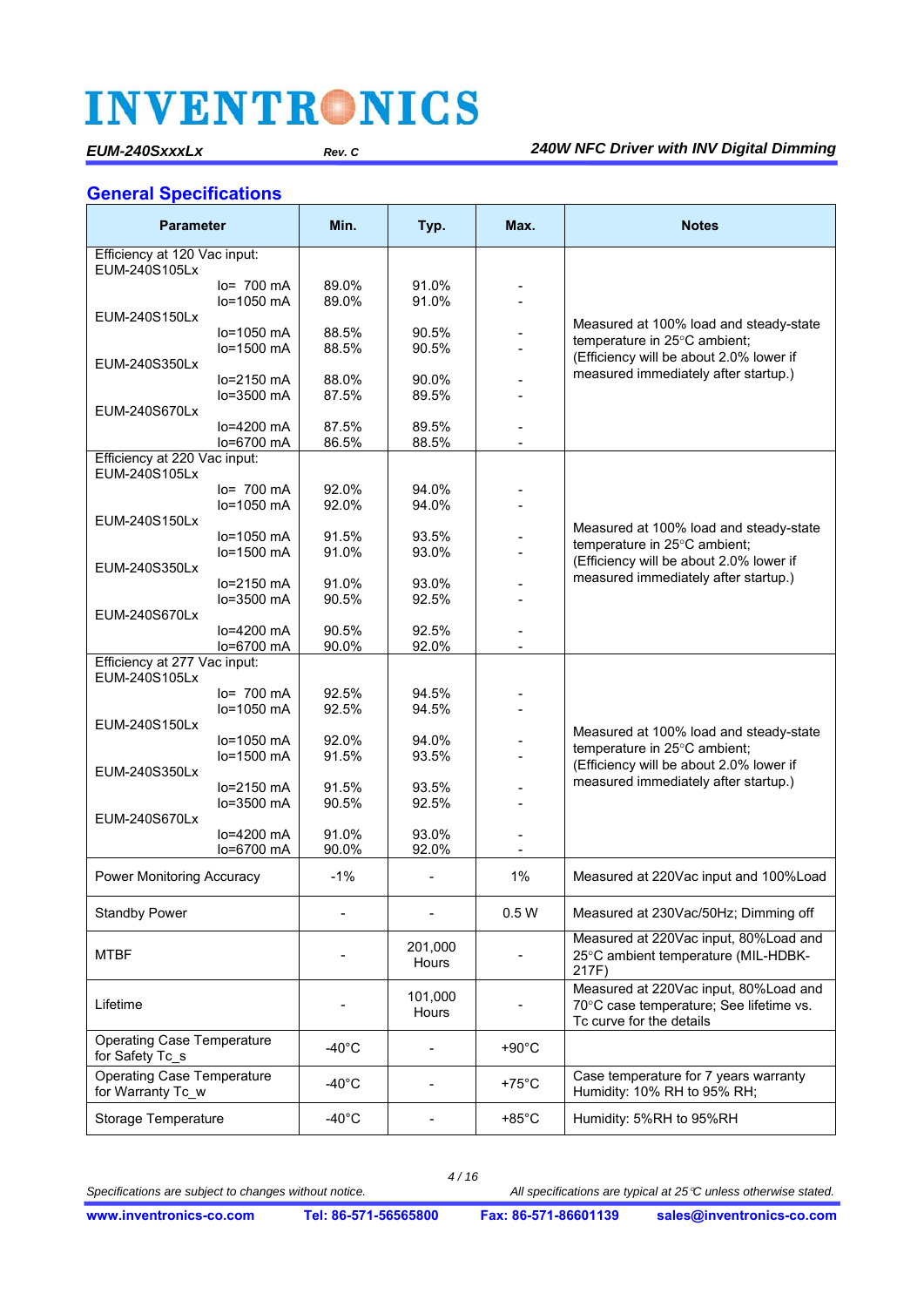## **General Specifications (Continued)**

| <b>Parameter</b>                    | Min.                     | Typ.                           | Max.                     | <b>Notes</b>                   |
|-------------------------------------|--------------------------|--------------------------------|--------------------------|--------------------------------|
| Dimensions                          |                          |                                |                          | With mounting ear              |
| Inches $(L \times W \times H)$      |                          | $7.91 \times 2.66 \times 1.52$ |                          | $8.58 \times 2.66 \times 1.52$ |
| Millimeters $(L \times W \times H)$ |                          | $201 \times 67.5 \times 38.5$  |                          | $218 \times 67.5 \times 38.5$  |
| Net Weight                          | $\overline{\phantom{0}}$ | 1050q                          | $\overline{\phantom{a}}$ |                                |

## **Dimming Specifications**

|                                                                             | <b>Parameter</b>                                                 | Min.                                | Typ.           | Max.   | <b>Notes</b>                                                                                                                                            |  |
|-----------------------------------------------------------------------------|------------------------------------------------------------------|-------------------------------------|----------------|--------|---------------------------------------------------------------------------------------------------------------------------------------------------------|--|
| Absolute Maximum Voltage on<br>the Vdim (+) Pin                             |                                                                  | $-20V$                              | $\frac{1}{2}$  | 20 V   |                                                                                                                                                         |  |
|                                                                             | Source Current on Vdim (+)Pin                                    | 200 µA                              | 300 µA         | 450 µA | $Vdim(+) = 0 V$                                                                                                                                         |  |
| EUM-240S105Lx<br>EUM-240S150Lx<br>EUM-240S350Lx<br>Dimming<br>EUM-240S670Lx |                                                                  | 10%loset                            |                | loset  | 700 mA $\leq$ loset $\leq$ 1050 mA<br>1050 mA $\leq$ loset $\leq$ 1500 mA<br>2150 mA $\leq$ loset $\leq$ 3500 mA<br>4200 mA $\leq$ loset $\leq$ 6700 mA |  |
| Output<br>Range                                                             | EUM-240S105Lx<br>EUM-240S150Lx<br>EUM-240S350Lx<br>EUM-240S670Lx | 70 mA<br>105 mA<br>215 mA<br>420 mA |                | loset  | 70 mA $\leqslant$ loset $<$ 700 mA<br>105 mA $\leq$ loset $<$ 1050 mA<br>215 mA $\leq$ loset $<$ 2150 mA<br>420 mA $\leq$ loset $<$ 4200 mA             |  |
| Range                                                                       | Recommended Dimming Input                                        | 0 <sub>V</sub>                      | $\blacksquare$ | 10 V   |                                                                                                                                                         |  |
| Dim off Voltage                                                             |                                                                  | 0.35V                               | 0.5V           | 0.65V  | Default 0-10V dimming mode.                                                                                                                             |  |
| Dim on Voltage                                                              |                                                                  | 0.55V                               | 0.7V           | 0.85V  |                                                                                                                                                         |  |
| <b>Hysteresis</b>                                                           |                                                                  |                                     | 0.2V           |        |                                                                                                                                                         |  |
| PWM in High Level                                                           |                                                                  | 3V                                  | $\blacksquare$ | 10V    |                                                                                                                                                         |  |
| PWM in Low Level                                                            |                                                                  | $-0.3 V$                            | $\frac{1}{2}$  | 0.6V   |                                                                                                                                                         |  |
|                                                                             | PWM in Frequency Range                                           | 200 Hz                              | $\blacksquare$ | 3 KHz  |                                                                                                                                                         |  |
| PWM in Duty Cycle                                                           |                                                                  | 1%                                  | $\blacksquare$ | 99%    |                                                                                                                                                         |  |
| Logic)                                                                      | PWM Dimming off (Positive                                        | 3%                                  | 5%             | 8%     | Dimming mode set to PWM in PC<br>interface.                                                                                                             |  |
| Logic)                                                                      | PWM Dimming on (Positive                                         | 5%                                  | 7%             | 10%    |                                                                                                                                                         |  |
| Logic)                                                                      | PWM Dimming off (Negative                                        | 92%                                 | 95%            | 97%    |                                                                                                                                                         |  |
| Logic)                                                                      | PWM Dimming on (Negative                                         | 90%                                 | 93%            | 95%    |                                                                                                                                                         |  |
| <b>Hysteresis</b>                                                           |                                                                  |                                     | 2%             |        |                                                                                                                                                         |  |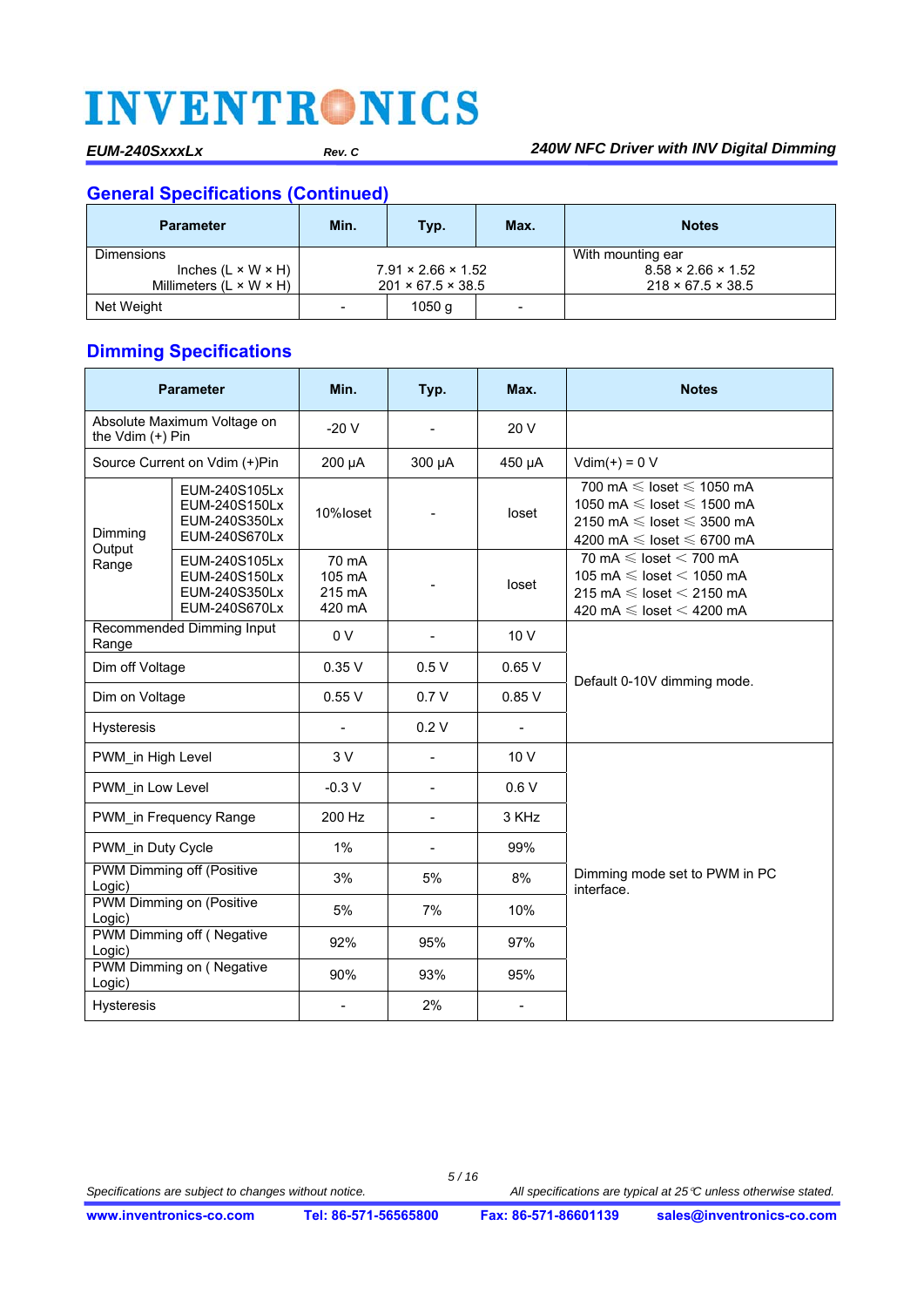### **Safety &EMC Compliance**

| <b>Safety Category</b>                       | <b>Standard</b>                                                                                                                                                                                                                                                                              |
|----------------------------------------------|----------------------------------------------------------------------------------------------------------------------------------------------------------------------------------------------------------------------------------------------------------------------------------------------|
| UL/CUL                                       | UL8750, CAN/CSA-C22.2 No. 250.13                                                                                                                                                                                                                                                             |
| <b>ENEC</b>                                  | EN 61347-1, EN 61347-2-13                                                                                                                                                                                                                                                                    |
| <b>CE</b>                                    | EN 61347-1, EN 61347-2-13<br>EN 301 489-1<br>EN 301 489-3<br>EN 300 330<br>EN 62479/EN 50663/EN 50665/EN 50364                                                                                                                                                                               |
| <b>UKCA</b>                                  | BS EN 61347-1, BS EN 61347-2-13<br>BS EN 301 489-1<br>BS EN 301 489-3<br><b>BS EN 300 330</b><br>BS EN 62479/BS EN 50663/BS EN 50665/BS EN 50364                                                                                                                                             |
| CB.                                          | IEC 61347-1, IEC 61347-2-13                                                                                                                                                                                                                                                                  |
| CCC                                          | GB 19510.1, GB 19510.14                                                                                                                                                                                                                                                                      |
| <b>PSE</b>                                   | J 61347-1, J 61347-2-13                                                                                                                                                                                                                                                                      |
| <b>BIS</b>                                   | IS 15885(Part2/Sec13)                                                                                                                                                                                                                                                                        |
| SAA                                          | AS/NZS 61347.1, AS/NZS 61347.2.13                                                                                                                                                                                                                                                            |
| ΚS                                           | <b>KS C 7655</b>                                                                                                                                                                                                                                                                             |
| EAC                                          | FOCT P MOK 61347-1, FOCT IEC 61347-2-13                                                                                                                                                                                                                                                      |
| <b>NOM</b>                                   | NOM-058-SCFI                                                                                                                                                                                                                                                                                 |
|                                              |                                                                                                                                                                                                                                                                                              |
| <b>EMI Standards</b>                         | <b>Notes</b>                                                                                                                                                                                                                                                                                 |
| BS EN/EN 55015/GB 17743/KN 15 <sup>(1)</sup> | Conducted emission Test & Radiated emission Test                                                                                                                                                                                                                                             |
| BS EN/EN 61000-3-2/GB 17625.1                | Harmonic current emissions                                                                                                                                                                                                                                                                   |
| BS EN/EN 61000-3-3                           | Voltage fluctuations & flicker                                                                                                                                                                                                                                                               |
|                                              | ANSI C63.4 Class B                                                                                                                                                                                                                                                                           |
| FCC Part $15^{(1)}$                          | This device complies with Part 15 of the FCC Rules. Operation is subject to the<br>following two conditions: [1] this device may not cause harmful interference, and [2]<br>this device must accept any interference received, including interference that may<br>cause undesired operation. |
| <b>EMS Standards</b>                         | <b>Notes</b>                                                                                                                                                                                                                                                                                 |
| BS EN/EN 61000-4-2                           | Electrostatic Discharge (ESD): 8 kV air discharge, 4 kV contact discharge                                                                                                                                                                                                                    |
| BS EN/EN 61000-4-3                           | Radio-Frequency Electromagnetic Field Susceptibility Test-RS                                                                                                                                                                                                                                 |
| BS EN/EN 61000-4-4                           | <b>Electrical Fast Transient / Burst-EFT</b>                                                                                                                                                                                                                                                 |
| BS EN/EN 61000-4-5                           | Surge Immunity Test: AC Power Line: Differential Mode 6 kV, Common Mode 10 kV                                                                                                                                                                                                                |
| BS EN/EN 61000-4-6                           | Conducted Radio Frequency Disturbances Test-CS                                                                                                                                                                                                                                               |

*6 / 16*

**www.inventronics-co.com Tel: 86-571-56565800 Fax: 86-571-86601139 sales@inventronics-co.com**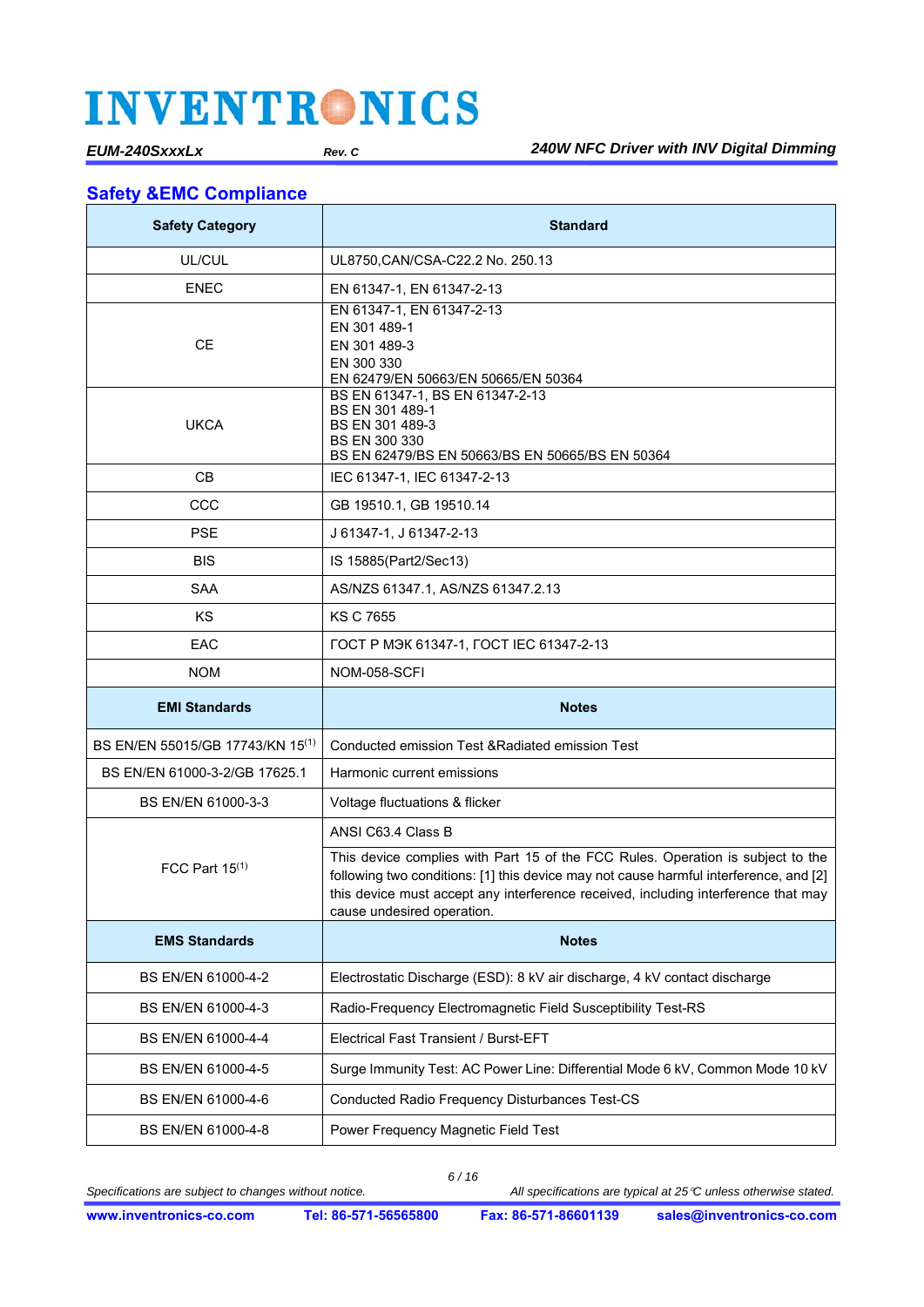## **Safety &EMC Compliance (Continued)**

| <b>EMS Standards</b>  | <b>Notes</b>                                                        |
|-----------------------|---------------------------------------------------------------------|
| BS EN/EN 61000-4-11   | Voltage Dips                                                        |
| <b>BS EN/EN 61547</b> | Electromagnetic Immunity Requirements Applies To Lighting Equipment |

**Note:** (1) This LED driver meets the EMI specifications above, but EMI performance of a luminaire that contains it depends also on the other devices connected to the driver and on the fixture itself.

## **Derating**



### **Lifetime vs. Case Temperature**

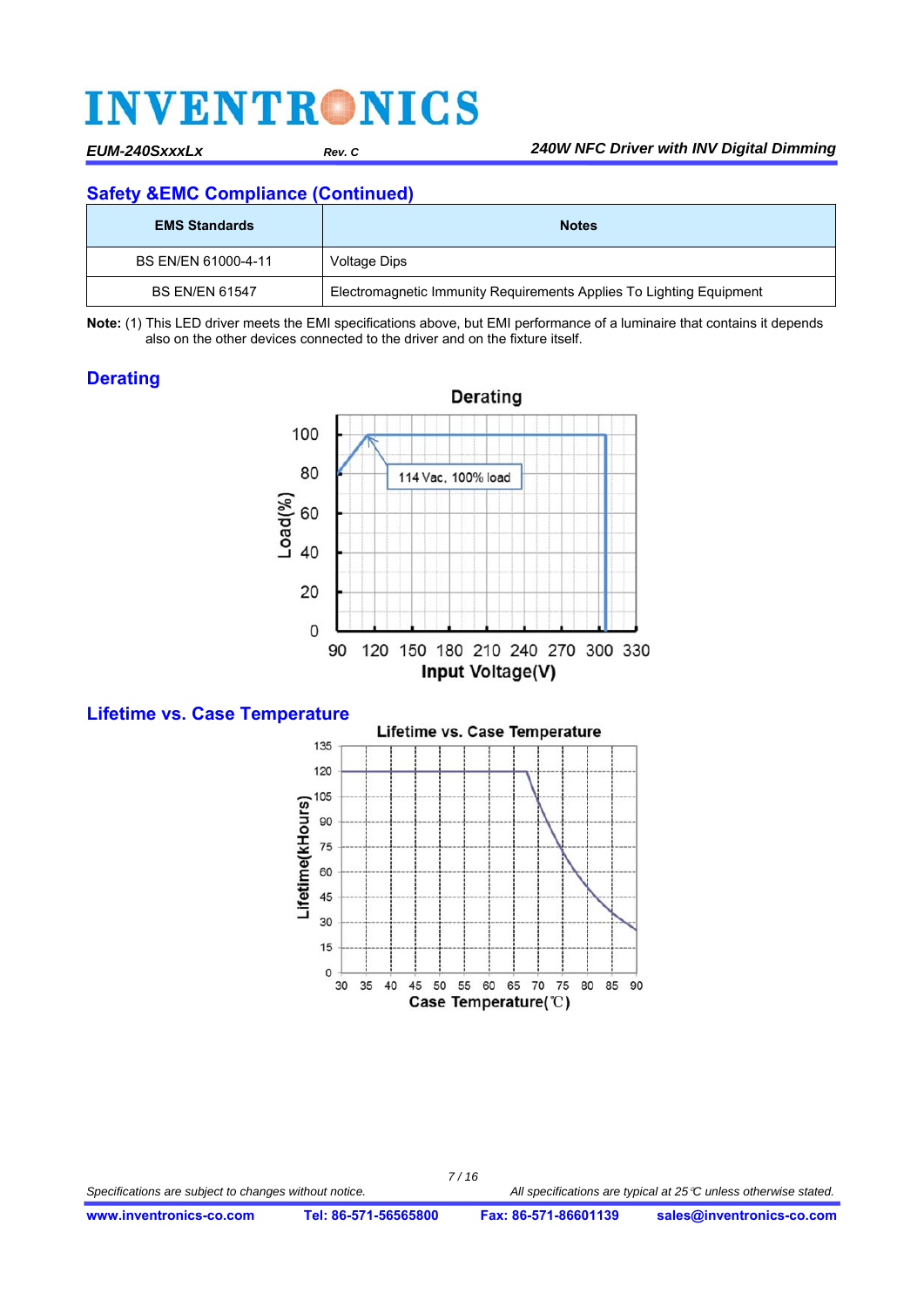### **Inrush Current Waveform**





*8 / 16*

Specifications are subject to changes without notice. **All specifications are typical at 25**<sup> $c$ </sup> unless otherwise stated.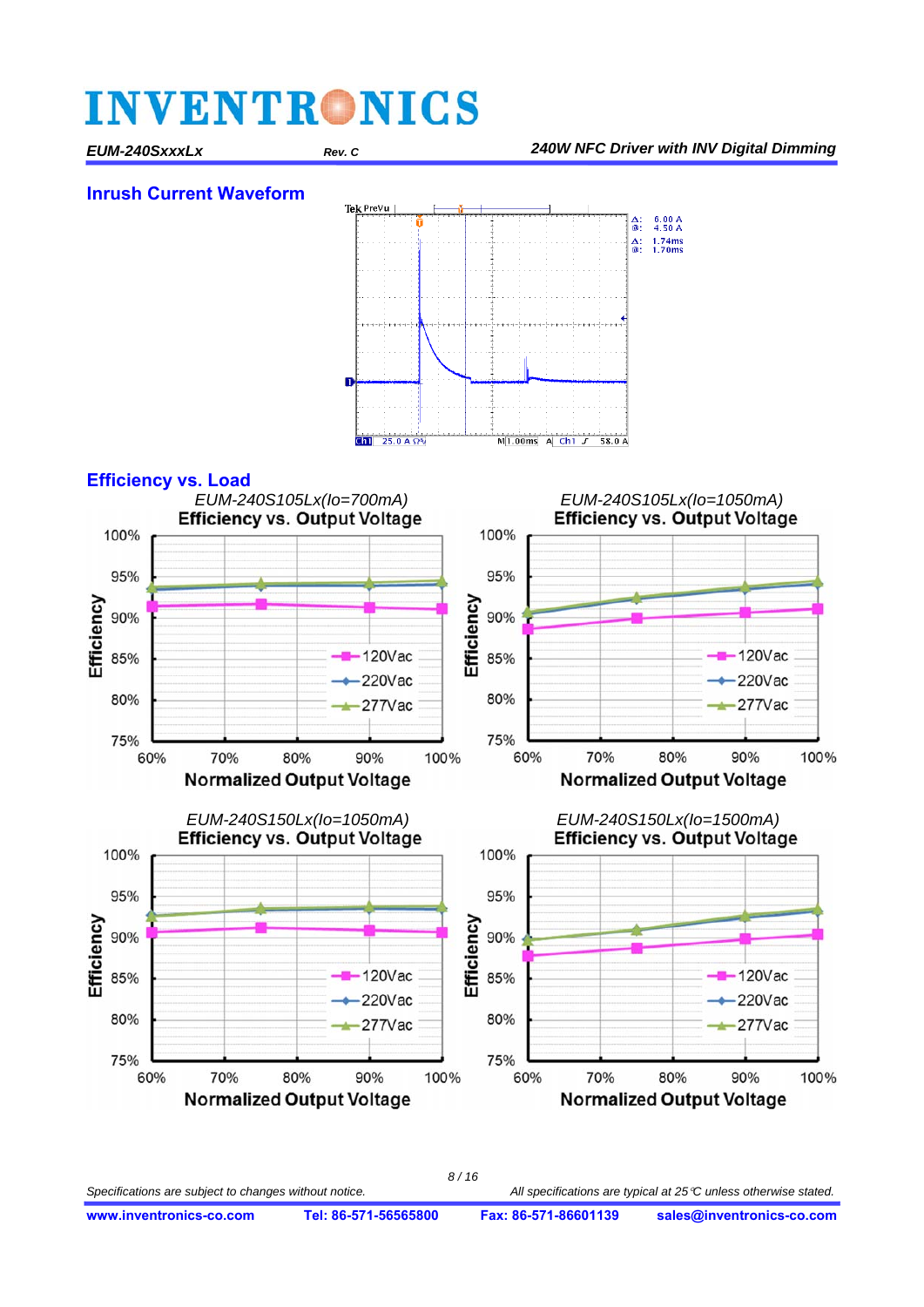





*9 / 16*

Specifications are subject to changes without notice. **All specifications are typical at 25**<sup> $c$ </sup> unless otherwise stated.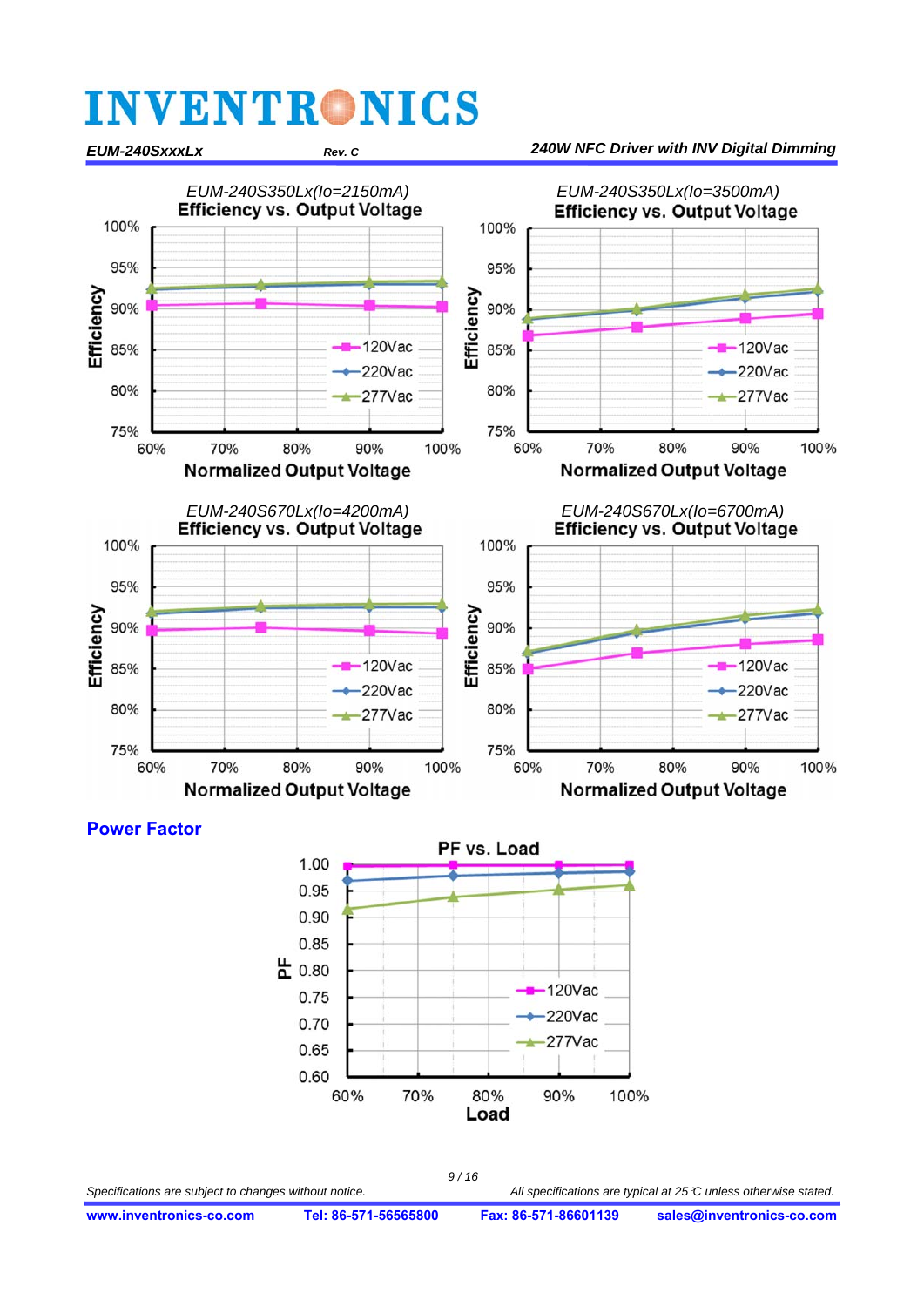## **Total Harmonic Distortion**



### **Protection Functions**

| <b>Parameter</b>                                               |                                    | Min.                                                                                                                                              | Typ.            | Max.                         | <b>Notes</b>                                                                                                                          |  |  |
|----------------------------------------------------------------|------------------------------------|---------------------------------------------------------------------------------------------------------------------------------------------------|-----------------|------------------------------|---------------------------------------------------------------------------------------------------------------------------------------|--|--|
|                                                                | R1 (Start<br>derating)             |                                                                                                                                                   | 1.67 k $\Omega$ | $\qquad \qquad \blacksquare$ | The output current starts to decrease<br>linearly when the actual NTC resistance<br>value is lower than R1, until R2 is reached.      |  |  |
| External<br>Thermal<br>Protection                              | R <sub>2</sub> (Stop<br>derating)  |                                                                                                                                                   | $1.27 k\Omega$  |                              | When the actual NTC resistance value is<br>lower than R2, the output current will stay at<br>the programmed Protection Current Floor. |  |  |
|                                                                | Protection                         | 10%loset                                                                                                                                          | 20%loset        | 100%loset                    | 10%loset > lomin (default setting is 20%)                                                                                             |  |  |
|                                                                | <b>Current Floor</b>               | Iomin                                                                                                                                             | 20%loset        | 100%loset                    | 10%loset ≤ Iomin (default setting is 20%)                                                                                             |  |  |
| Over Voltage Protection                                        |                                    | Limits output voltage at no load and in case the normal voltage limit fails.                                                                      |                 |                              |                                                                                                                                       |  |  |
| <b>Short Circuit Protection</b>                                |                                    | Auto Recovery. No damage will occur when any output is short circuited. The output<br>shall return to normal when the fault condition is removed. |                 |                              |                                                                                                                                       |  |  |
| Over Temperature Protection                                    |                                    | Decreases output current, returning to normal after over temperature is removed.                                                                  |                 |                              |                                                                                                                                       |  |  |
| Input Under<br>Voltage<br>Input Under<br>Protection<br>Voltage |                                    | 70 Vac                                                                                                                                            | 80 Vac          | 90 Vac                       | Turn off the output when the input voltage<br>falls below protection voltage.                                                         |  |  |
| Protection<br>(IUVP)                                           | Input Under<br>Voltage<br>Recovery | 75 Vac                                                                                                                                            | 85 Vac          | 95 Vac                       | Auto Recovery. The driver will restart when<br>the input voltage exceeds recovery voltage.                                            |  |  |
| Input Over<br>Voltage<br>Protection                            |                                    | 310 Vac                                                                                                                                           | 320 Vac         | 330 Vac                      | Turn off the output when the input voltage<br>exceeds protection voltage.                                                             |  |  |
| Input Over<br>Voltage<br>Protection                            | Input Over<br>Voltage<br>Recovery  | 300 Vac                                                                                                                                           | 310 Vac         | 320 Vac                      | Auto Recovery. The driver will restart when<br>the input voltage falls below recovery<br>voltage.                                     |  |  |
| (IOVP)                                                         | Max. of Input<br>Over Voltage      |                                                                                                                                                   |                 | 350 Vac                      | The driver can survive stabilized input over<br>voltage conditions up to 350Vac for a total of<br>8 hours.                            |  |  |

**Note:** (1) The recommended NTC type is 10kΩ NTC, Murata NCP18XH103J03RB.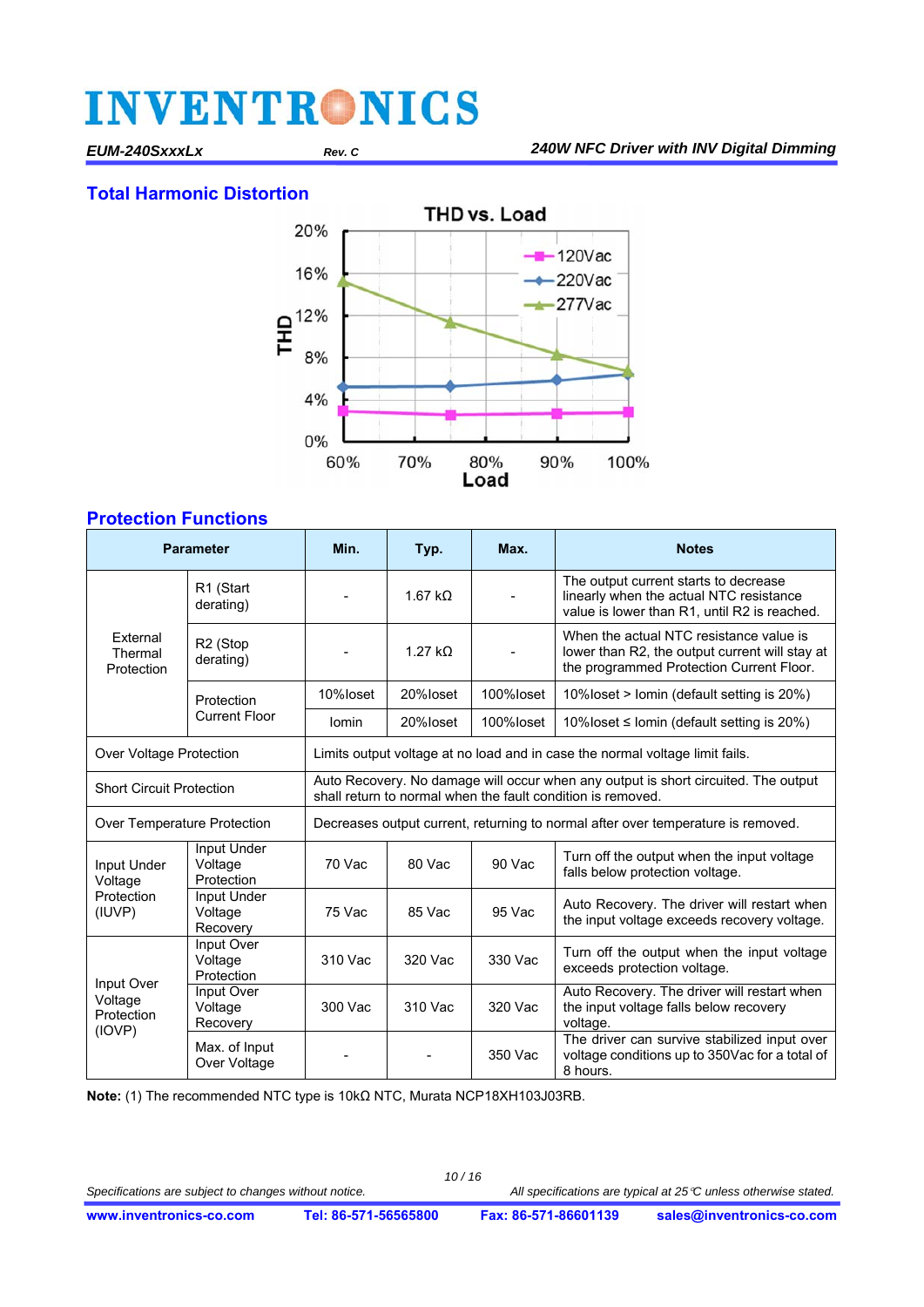*EUM-240SxxxLx Rev. C 240W NFC Driver with INV Digital Dimming*

## **Input Under Voltage Protection Diagram**

Io



## **Input Over Voltage Protection Diagram**



## **Dimming**

### **0-10V Dimming**

The recommended implementation of the dimming control is provided below.

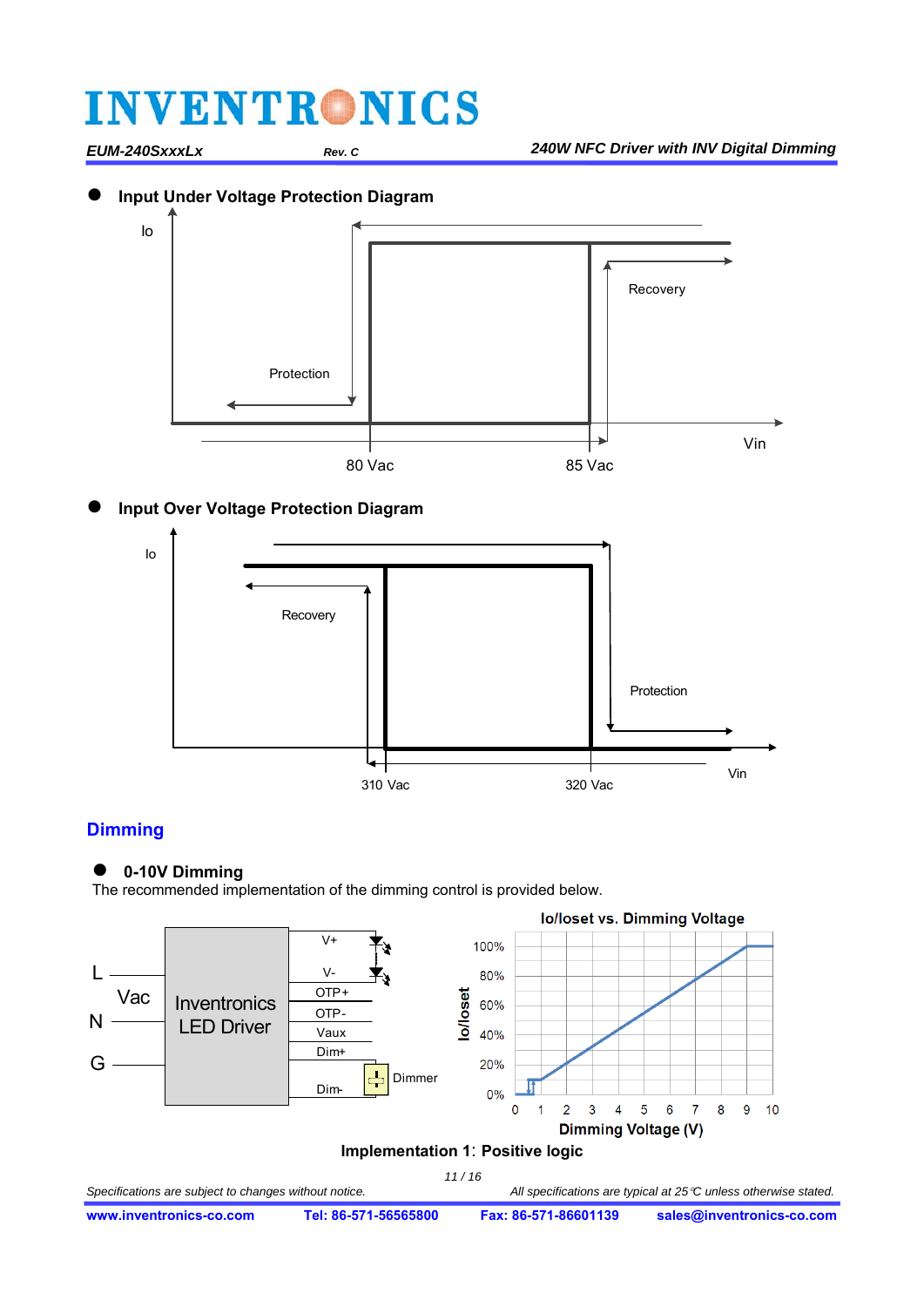### *EUM-240SxxxLx Rev. C 240W NFC Driver with INV Digital Dimming*



**Implementation 2**: **Negative logic** 

#### **Notes:**

- 1. Do NOT connect Dim− to the output V− or V+, otherwise the driver will not work properly.
- 2. The dimmer can also be replaced by an active 0-10V voltage source signal or passive components like zener.
- 3. When 0-10V negative logic dimming mode and Dim+ is open, the driver will dim to off and be standby.

### **PWM Dimming**

The recommended implementation of the dimming control is provided below.



**Implementation 3**: **Positive logic** 



### **Implementation 4**: **Negative logic**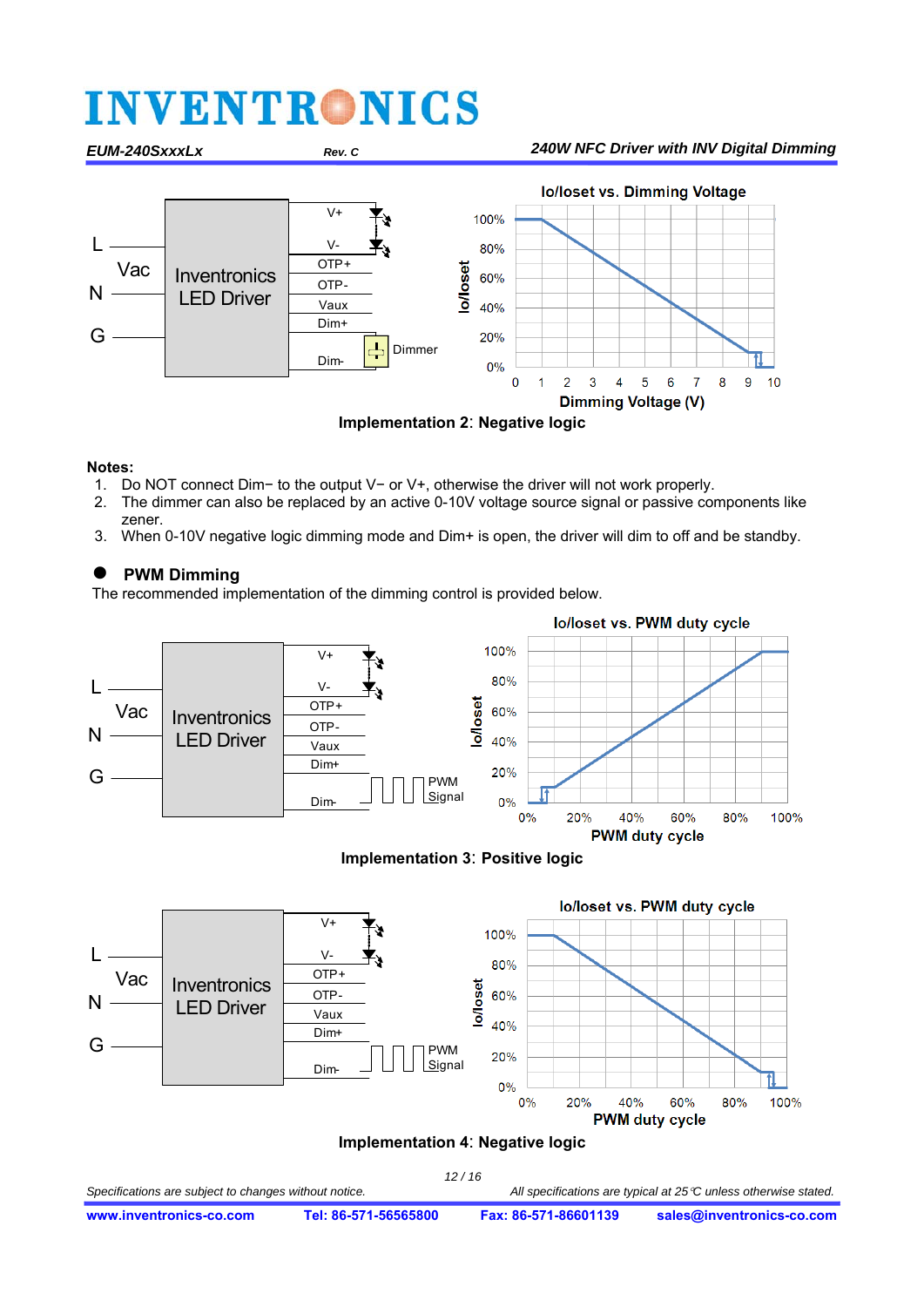#### **Notes:**

- 1. Do NOT connect Dim− to the output V− or V+, otherwise the driver will not work properly.
- 2. When PWM negative logic dimming mode and Dim+ is open, the driver will dim to off and be standby.

### **Time Dimming**

Time dimming control includes 3 kinds of modes, they are Self Adapting-Midnight, Self Adapting-Percentage and Traditional Timer.

- **Self Adapting-Midnight**: Automatically adjusts the dimming curve based on the on-time of past two days (if difference <15 minutes), assuming that the center point of the dimming curve is midnight local time.
- **Self Adapting-Percentage**: Automatically adjusts the on-time of each step by a constant percentage = (actual on-time for the past 2 days if difference <15 min) / (programmed on-time from the dimming curve).
- **Traditional Timer**: Follows the programmed timing curve after power on with no changes.

### **Output Lumen Compensation**

Output Lumen Compensation (OLC) may be used to maintain constant light output over the life of the LEDs by driving them at a reduced current when new, then gradually increasing the drive current over time to counteract LED lumen degradation.

### **End Of Life**

End-of-Life (EOL) is providing a visual notification to a user that the LED module has reached the end of manufacturer-specified life and that the replacement is recommended. Once active, an indication is given at each power-up of the driver, which the driver indicates this through a lower light output during the first 1 minute before normal operation is continued.

### **Digital Dimming**

Inventronics Digital Dimming is a UART (Universal Asynchronous Receive Transmitter) based communication protocol and is compliant with T/CSA-051 standard. Please refer to *Inventronics Digital* Dimming file for details.

### **Programming Connection Diagram**



**Note:** The driver does not need to be powered on during the programming process.

**Please refer to [PRG-NFC-H](https://www.inventronics-co.com/product/prg-nfc-h/) o[r PRG-NFC-D](https://www.inventronics-co.com/product/prg-nfc-d/) (Programmer) datasheet for details.**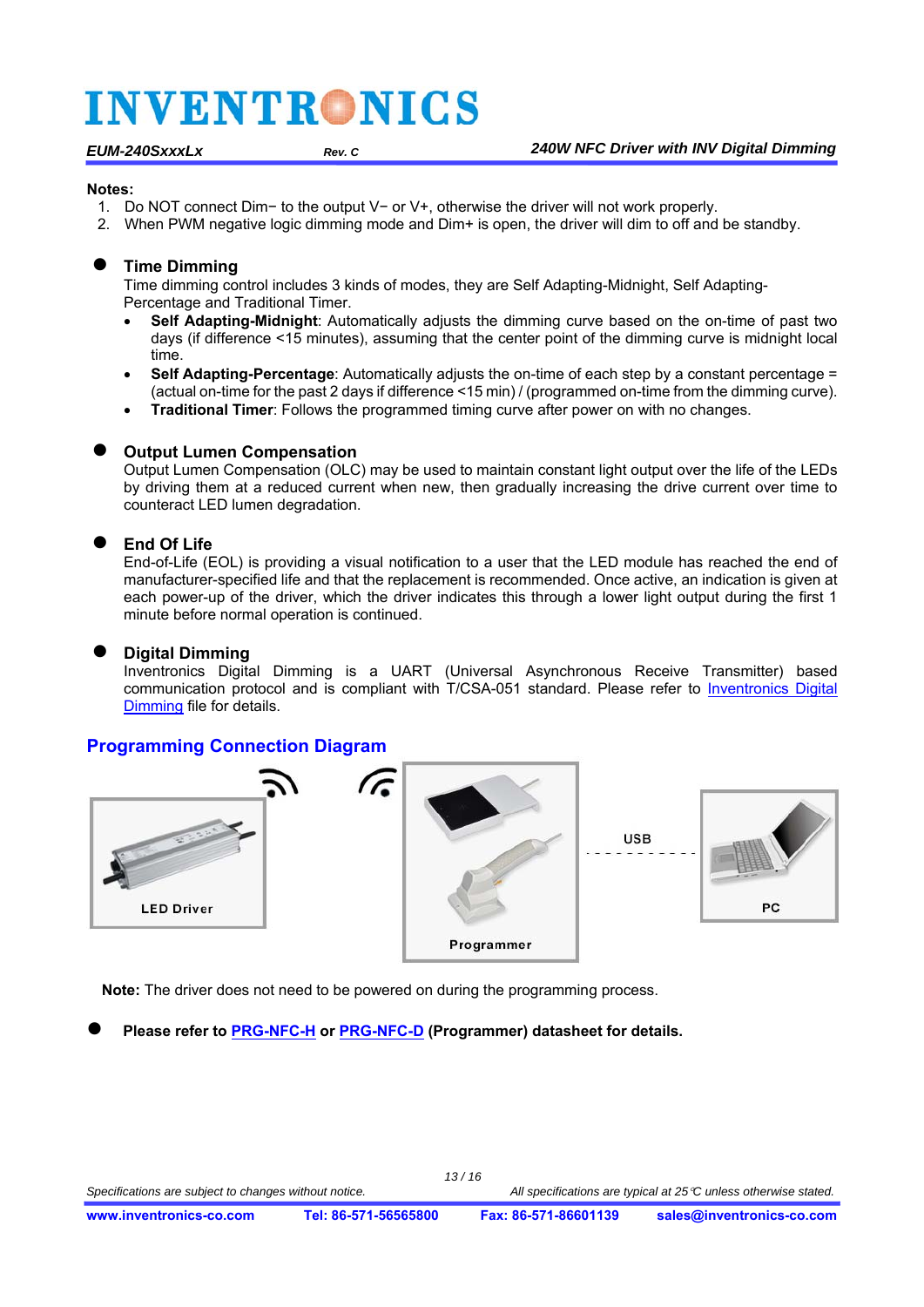### **Mechanical Outline**

*EUM-240SxxxLG* 

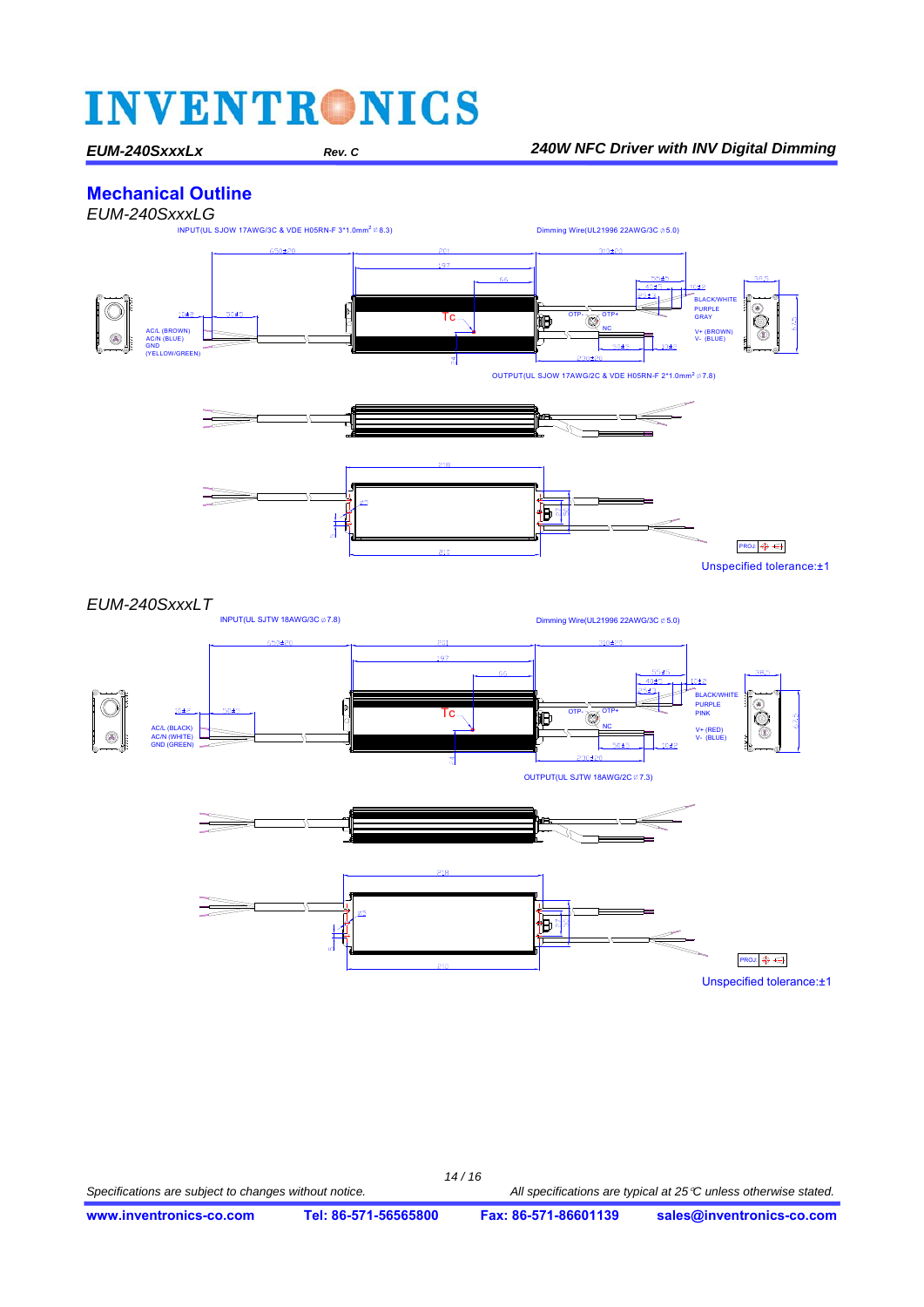### *EUM-240SxxxLx Rev. C 240W NFC Driver with INV Digital Dimming*





#### **The external thermal protection cable used for the EUM series drivers can be supplied by Inventronics, please contact the sales for ordering if necessary. For the details of cable, please refer to [CAB-OTPG](https://www.inventronics-co.com/product/cab-otpg/) (Cable) datasheet.**

### **RoHS Compliance**

Our products comply with reference to RoHS Directive (EU) 2015/863 amending 2011/65/EU, calling for the elimination of lead and other hazardous substances from electronic products.